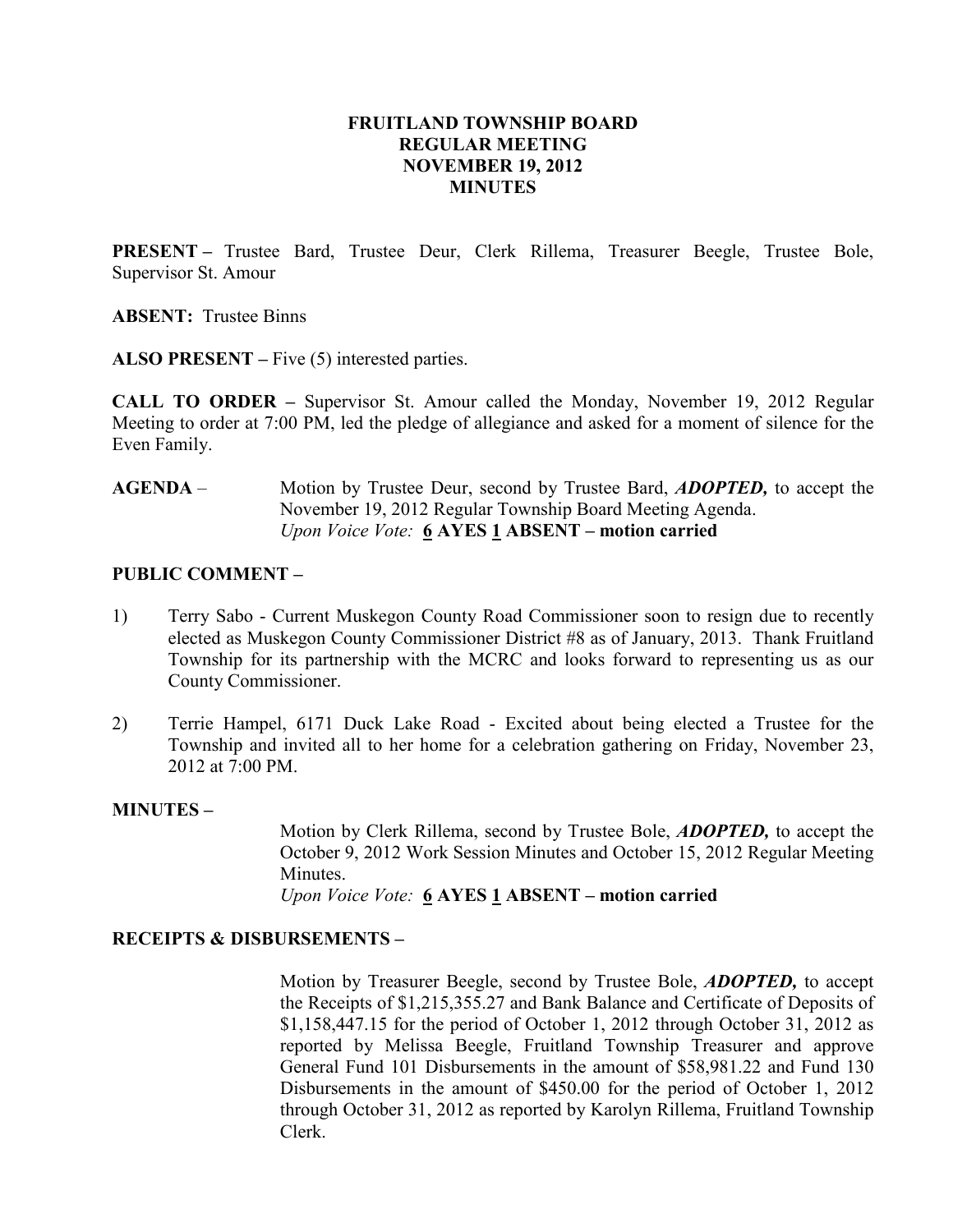#### FRUITLAND TOWNSHIP NOVEMBER 19, 2012 REGULAR MEETING MINUTES

#### Upon Voice Vote: 6 AYES 1 ABSENT – motion carried

ANNOUNCEMENTS/COMMUNICATIONS – Supervisor St. Amour thanked Trustee Binns and Trustee Boles for their 8 years of service to Fruitland Township as Trustees of the Board. Supervisor St. Amour thanked County Commissioner elect Terry Sabo, Trustee elect Terrie Hampel, Trustee Elect Val Rissi and White Lake Beacon Reporter Greg Means for being in attendance. Numerous Homebuyers' Education classes sponsored by Muskegon-Oceana Counties are being held in November and December. Anyone interested in attending may contact Supervisor St. Amour for additional information. SPLKA has agreed to retain Leslie Griswold as the curator for season 2013. Supervisor St. Amour ordered seven updated Authorities & Responsibilities of Michigan Township Officials, Boards and Commissions books for the Board of Trustees. Supervisor St. Amour will contact Laketon Township Supervisor Arter with our agreement of partnering in the Tri-Township Tire Grant for 2013. Supervisor St. Amour also noted that communication was received from Mr. McCabe for all to review.

## COMMITTEE/BOARD UPDATES –

- White Lake Ambulance Authority Trustee Bard reported that the last meeting was held on September 24, 2012. September and October saw 18 of 232 calls in Fruitland Township. Quotes to repair the damage caused by break-in are just over \$22,000.00 which will be covered by MML insurance with a \$250.00 deductible. The Kroll court case is headed back to court for hearing. Donations from Accurate Excavating for 18 loads of dirt for loading dock area and Greenscapes Lawn Service for snowplowing this winter and spring landscaping services are much appreciated. The part-time bookkeeper relieved herself of duties and Director Dresen is trying to find a replacement.
- White Lake Fire Authority Treasurer Beegle reported that the November 8, 2012 meeting was cancelled. The amended Articles of Incorporation will be reviewed at our December work session.
- Parks & Recreation Commission Supervisor St. Amour stated that the Parks & Recreation Commission agreed to re-finish the picnic tables and the following motion for budget amendments and re-allocation of funds will cover the cost.

Motion by Supervisor St. Amour, second by Trustee Bole, **ADOPTED**, to accept the recommendation from the Parks & Recreation Commission to make the following budget amendments and re-allocation of funds within Fund 691 and Fund 101 Revenues: Increase #101-000-667.000 for additional funds received, re-allocate \$750.00 from #101-691-801.002 to #101-691-930.000 for picnic table re-finishing, and re-allocate \$664.76 from #101-691-801.002 to #101-691-707.000 for additional seasonal help due to lack of KPEC and Muskegon County Jail Inmate labor available. Roll Call Vote: Trustee Bard AYE, Trustee Deur AYE, Clerk Rillema AYE, Treasurer Beegle AYE, Trustee Bole AYE, Supervisor St. Amour AYE, Trustee Binns ABSENT

Supervisor St. Amour stated that the five member Commission is short two members because only three ran in November's General Election. The Board of Trustees has 45 days to appoint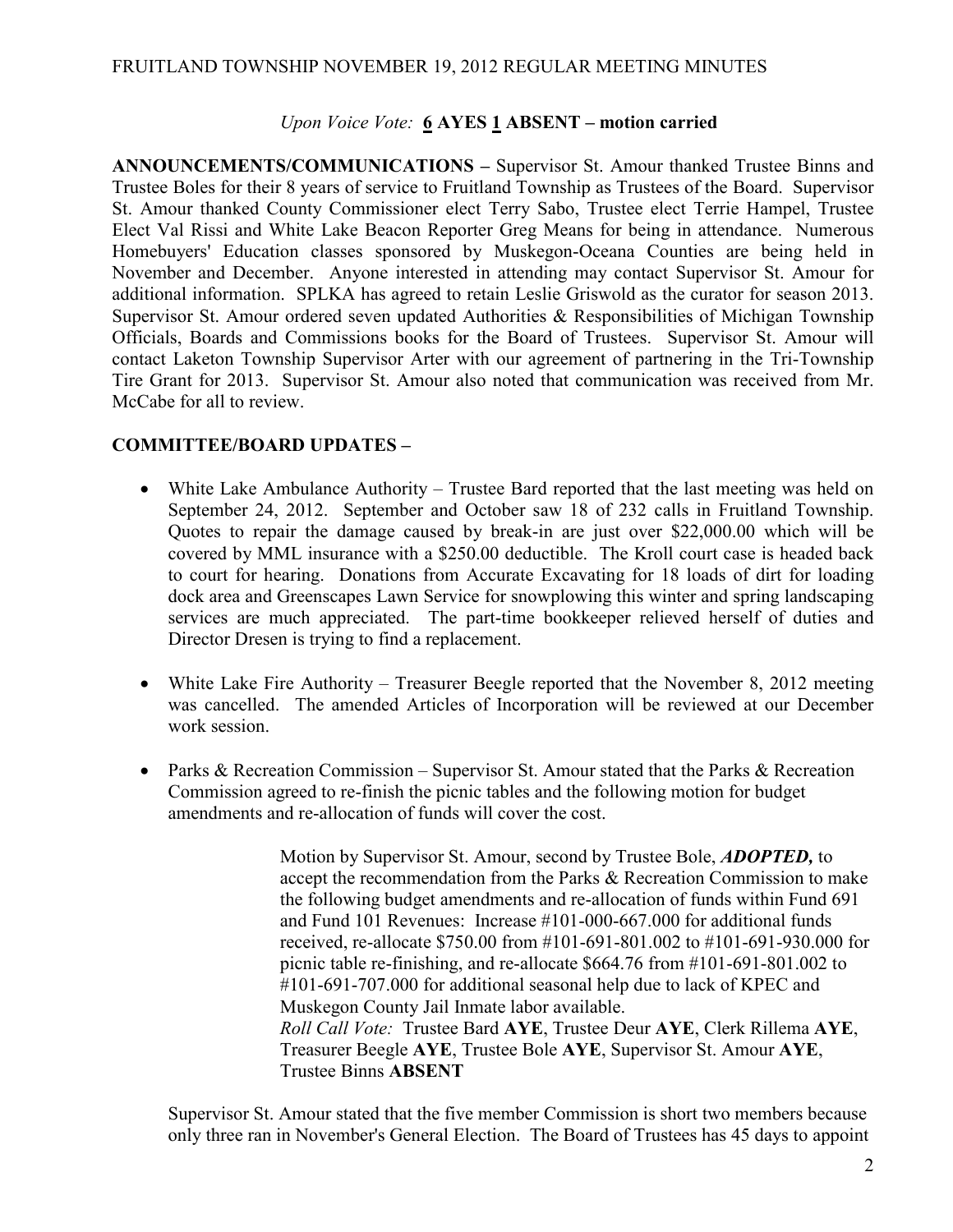two new members. He has received several interested residents which will be invited to our December work session for an "interview". Anyone interested in serving on the Parks & Recreation Commission should contact Supervisor St. Amour for more information. Those residents appointed will be up for re-election in November 2014.

- Planning Commission Trustee Deur reported that a public hearing was heard at the November 7, 2012 meeting for an accessory building addition at the Seaway Gun Club. The Planning Commission approved the accessory building. He also noted that language change recommendation to Outdoor Storage Ordinance, Section 3.29(c) was also ratified by the Planning Commission at its meeting.
- Zoning Board of Appeals Clerk Rillema reported that there was no November meeting.
- Citizens Advisory Wireless Committee Trustee Deur had no report.
- White Lake Public Advisory Committee Trustee Deur reported that once White Lake becomes delisted, the committee will no longer exist. Conversation with the White Lake Association and White River Watershed will most likely occur for future partnership.
- White Lake Community Library -

Motion by Clerk Rillema, second by Trustee Bard, ADOPTED, to re-appoint Ruth Duncan to continue serving as our Representative on the White Lake Community Library Board for another term beginning January 1, 2013 through December 31, 2015. Upon Voice Vote:  $6$  AYES 1 ABSENT – motion carried

Supervisor St. Amour stated that he would like the Duck Creek Watershed Committee Report next month as Trustee Rissi will be representing that committee on our behalf.

# OLD BUSINESS –

- 1. Ordinance Enforcement Supervisor St. Amour reported various ordinance enforcement cases in the township. Continued monitoring of 4965 Duck Lake Road, Re-check on 2643 Duck Lake Road scheduled for January 1, 2013 and 3980 McMillan Road, 3517 N. Green Creek Road and 3323 Worden Road are all scheduled for re-checks on December 1, 2012.
- 2. Murray Road and Todd Road Projects Supervisor St. Amour stated that since the work session, MCRC will contribute 20% (\$110,000.00) of the \$550,000.00 quote for Murray Road proposed project. The Township Board would continue to support 60% (\$330,000.00) with the remaining 20% (\$110,000.00) funding to be decided. Supervisor St. Amour stated that the next step moving forward is to meet with MCRC Managing Director Ken Hulka and Attorney Eklund for information on special assessment. A potential Citizen's Advisory Committee could also be established with residents along Murray Road to gain support/feedback for the 20% of monies still necessary for